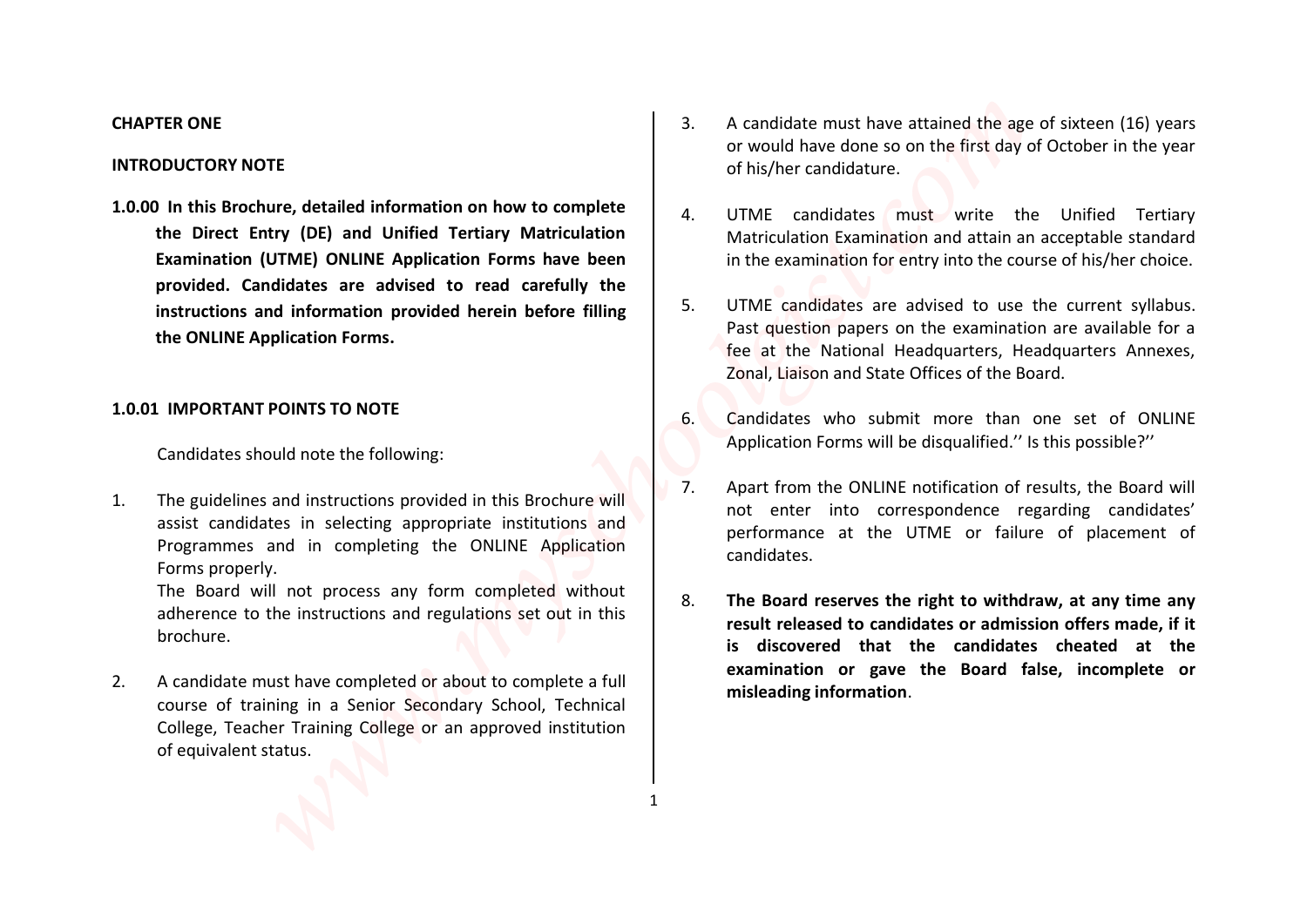- 10. Candidates whose scores are low for their chosen Programmes/institutions could approach other institutions and/or departments for considerations. Such considerations would normally be given after such institutions had taken care of candidates who made such Programmes either their first or second choice and other high scoring candidates.
- 11. A candidate offered provisional admission may have the admission letter printed on the ONLINE payment of a processing fee of One Thousand Naira (1000.00) 0nly through the Treasury Single Account (TSA) to JAMB. Candidates are to note that failure to secure admission letter within the year of admission will attract an administrative fee of Ten Thousand Naira (10,000.00) only.
- 12. Candidates' requests for result slips are honoured on the ONLINE payment of a processing fee of One Thousand Naira  $(A41,000.00)$  only through the Treasury Single Account (TSA) to JAMB.
- 13. Request(s) for change of institution(s) and/or Programme which must include candidate's Registration Number and new Universities/Programme (including Course Codes) is honoured on the ONLINE payment of a processing fee of Two Thousand Five Hundred Naira  $(42,500.00)$  only through the Treasury Single Account (TSA) to JAMB.

## **1.0.02. UTME SUBJECTS (EXAMINATION REQUIREMENTS)**

For a candidate to be offered admission into 100 level of the chosen Programme in any of the Institutions, he/she must obtain an acceptable level of performance at the Unified Tertiary Matriculation Examination (UTME) in subjects RELEVANT to the proposed programme of study. The UTME subjects which are mandatory for the respective Programme are set out in Tables in this Brochure. All candidates are to note that "Use of English" is mandatory for all Programmes and has therefore been excluded from the Tables to avoid unnecessary repetition. Constrained whose scores are low for their chosen **1.0.02. UTME SUBJECTS (EXAMINATION REQUIREMENTS)**<br>
constructions (example the considered to produce the considered to be determined for comparison to comparison the constr

#### **1.0.03. INFORMATION ON ADMISSION GUIDELINES**

- 1. The proprietor of each institution provides the Board with guidelines to be adopted in selecting candidates for the respective institutions. For each Federal institution, the Federal Government stipulates that a percentage of the candidates should be selected on merit, another percentage on catchment/locality which in most cases is the geographical or socio-cultural area contiguous to the institution. A proportion is also reserved for candidates from educationally less developed states.
- 2. Candidates are advised to study the General Entry Requirements and the Remarks/Waiver columns before selecting their proposed Programmes of study.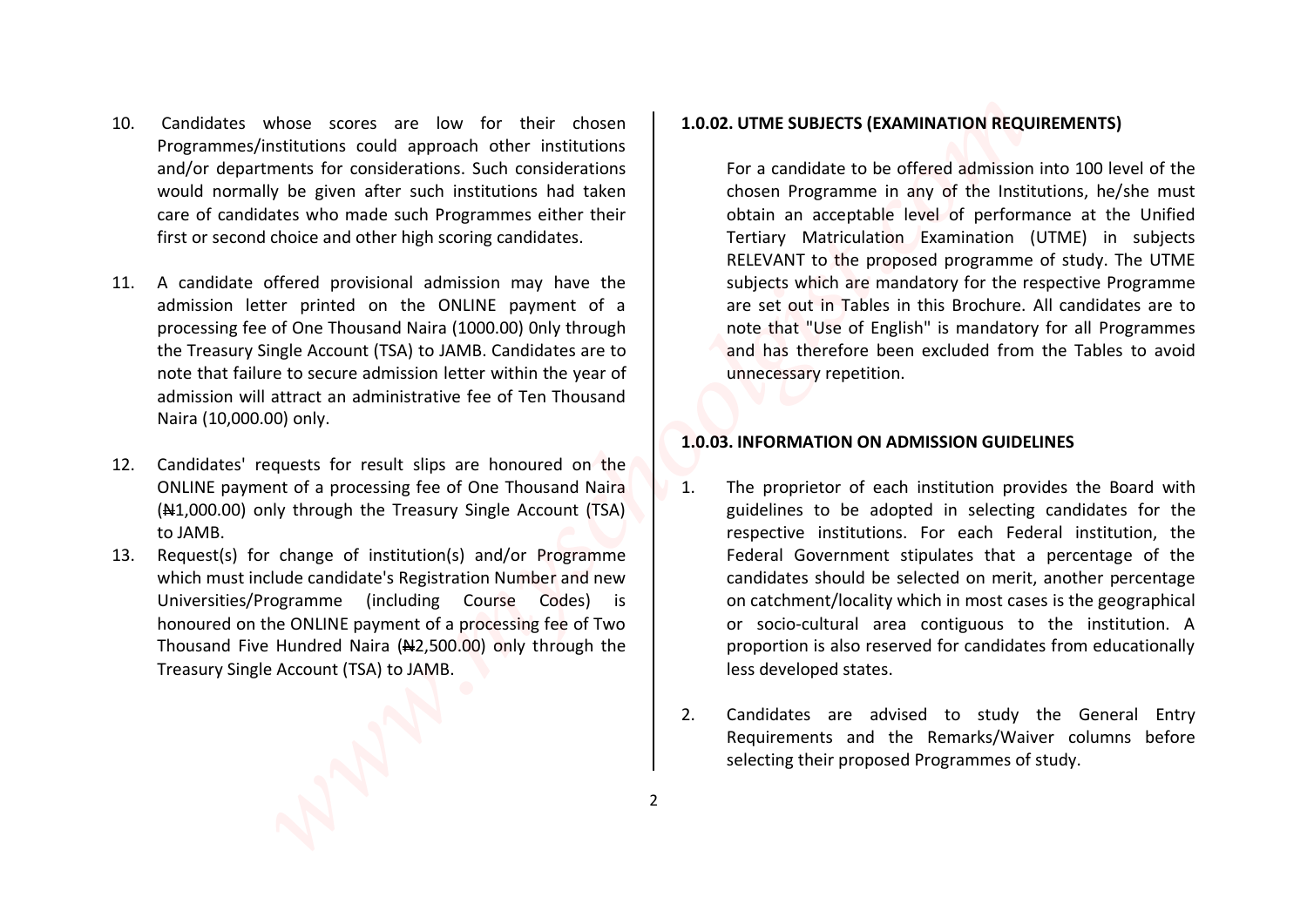### **1.0.04 GENERAL ENTRY REQUIREMENTS** UNIVERSITIES.

**In addition to the specific entry requirements into each Institution, faculty or department, the following are the general entry requirements approved for admissions into first degree Programmes for both UTME and Direct Entry candidates.**

- 1 Candidates must write the Unified Tertiary Matriculation Examination (UTME) and attain an acceptable score in the Use of English (Compulsory) and three (3) subjects required for the proposed programme of study as set out in the relevant Chapters of this Brochure.
- 2 A candidate must in addition to attaining an acceptable score in the Unified Tertiary Matriculation Examination obtain one of the following qualifications:
- (a) National Examinations Council (NECO)/West African Examinations Council (WAEC) Senior School Certificate (SSC) or the Senior School Certificate/General Certificate of Education (SSC/GCE ) or equivalents with credit passes in five (5) subjects including English and Mathematics obtained at not more than two (2) sittings; except where otherwise specified. **GENERAL ENTRY REQUIREMENTS**<br> **WATER CONSULTER THE CHARGE CONSULTER CONSULTER CONSULTER CONSULTER CONSULTER CONSULTER (C) NATIONAL INCOLUSION CONSULTER CONSULTER CONSULTER CONSULTER CONSULTER CONSULTER CONSULTER CONSULTER** 
	- passes in at least five (5) subjects. PLEASE NOTE THAT TCII

IS NOT ACCEPTABLE FOR SOME PROGRAMMES IN SOME

- (c) National Technical Certificate (NTC), National Business Certificate (NBC) with credit passes in five (5) subjects including English and Mathematics obtained at not more than two (2) sittings. For the purpose of NTC/NBC awarded by National Business and Technical Examinations Board (NABTEB).
- 3. A credit pass in Mathematics is required for all Science and Social Science Programmes except where otherwise stated.
- 4. A credit pass in English Language is required for all Programmes except where otherwise stated.
- 5. Please note that a matriculated student in any University is not eligible to sit for the Unified Tertiary Matriculation Examination (UTME) except those who are transferring from foreign Universities.

# **1.0.05 Direct Entry (DE) Requirements for 2/3/4/5 - year degree Programmes.**

- 1. Candidates with one of the following qualifications may be considered for admissions by Direct Entry:-
- (a) A minimum of five (5) subjects passed at not more than two sittings with at least two (2) at the Principal or Advance Level (b) Grade II Teachers' Certificate (TC II) with credit or merit | of the GCE and the others, at credit level of the SSC/GCE,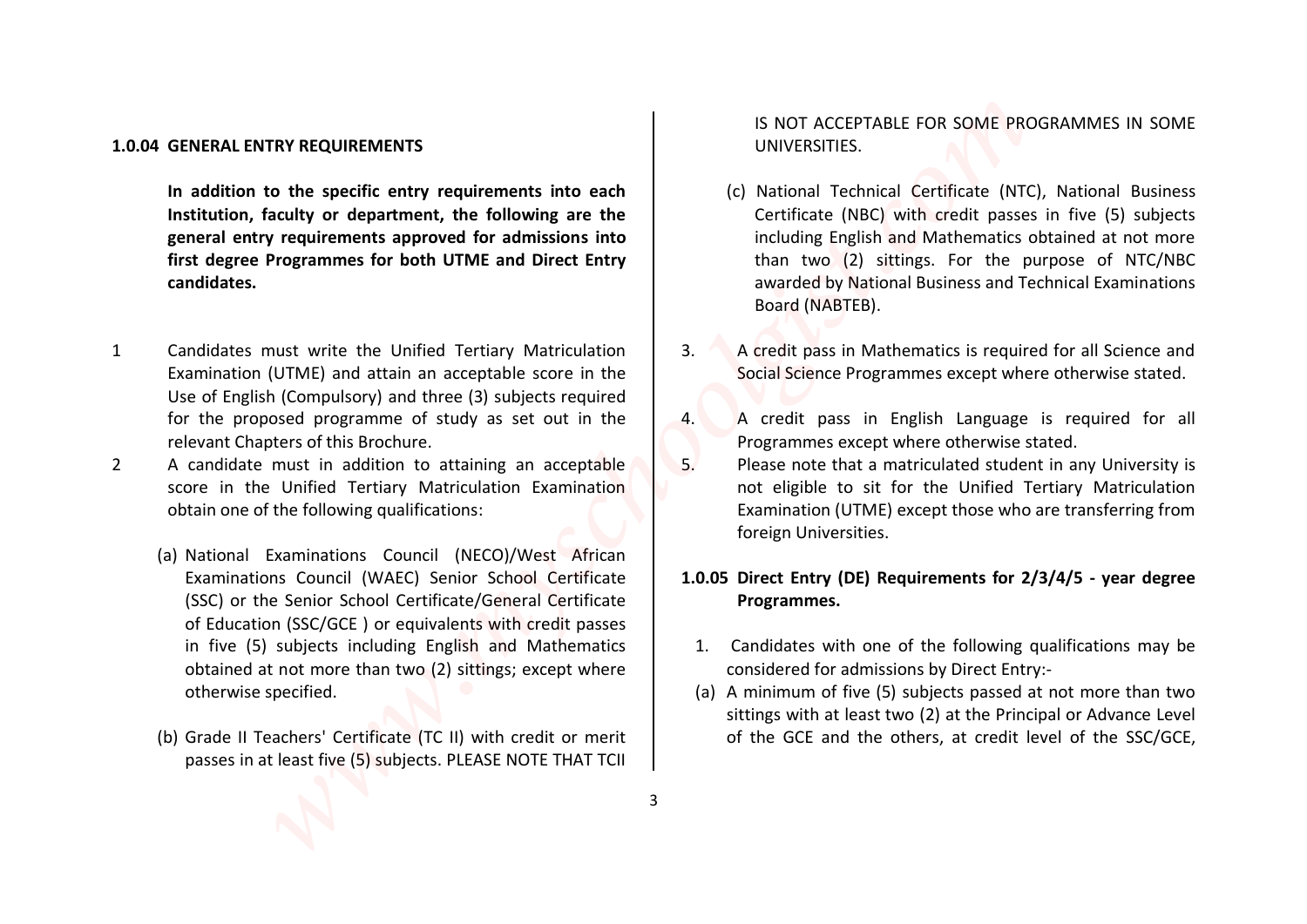NTC/NBC. No subject shall be counted at both Ordinary and Advance Levels.

- (b) Passes in two (2) major subjects in the NCE with SSC, NTC/NBC credits or equivalents in three (3) other subjects (mainly for Education Programmes). Education may be accepted as a third A/Level subject for those taking Programmes in Education. **FCANC.** No subject shall be counted at both Colmany and<br>
susses in Two (2) major subjects in the NCE with SSC,<br> **EXARC** Credits or equivalents in three (3) other subjects<br>
rating for the subjects of the Value of the Colum
- (c) Two (2) credit passes at the IJMB/JUPEB examination or Cambridge moderated Schools of Basic Studies terminal examination or International Baccalaureate from recognised institutions with SSCE/GCE, NTC/NBC credits or equivalent in three (3) other subjects (unless otherwise stated).

### **1.0.06 Entry into the Examination Hall**

- A Every candidate must write the examination in the town and centre to which he/she is assigned by the Board, as indicated on his/her e-registration Slip. Any candidate who reports elsewhere for the examination WILL NOT BE ALLOWED TO WRITE THE EXAMINATION.
- B Candidates will be allowed entry into the examination hall after satisfying the following:
	-
	-

# **1.0.07 Candidates with Visual Impairment**

Candidates with visual impairment must write the examination at centres designated by the Board.

### **1.0.08 Conduct During Examination**

- A. Candidate should not bring any other paper or books to the examination hall except his/her e-Examination Slip and pencil. The e-Examination Slip must be submitted to the Proctor before the end of the examination.
- B. Mobile phone must NOT be brought to the examination
- C. Candidate should not attempt to obtain undue assistance from Examination officials and should not communicate with other candidates during the examination.
- D. All rough work should be done on the rough sheets provided by the Board.
- (i) Presentation of e-Examination Slip E. Candidates are not allowed to leave the examination hall (ii) Successful Biometric Verification extended to the permission of the Proctor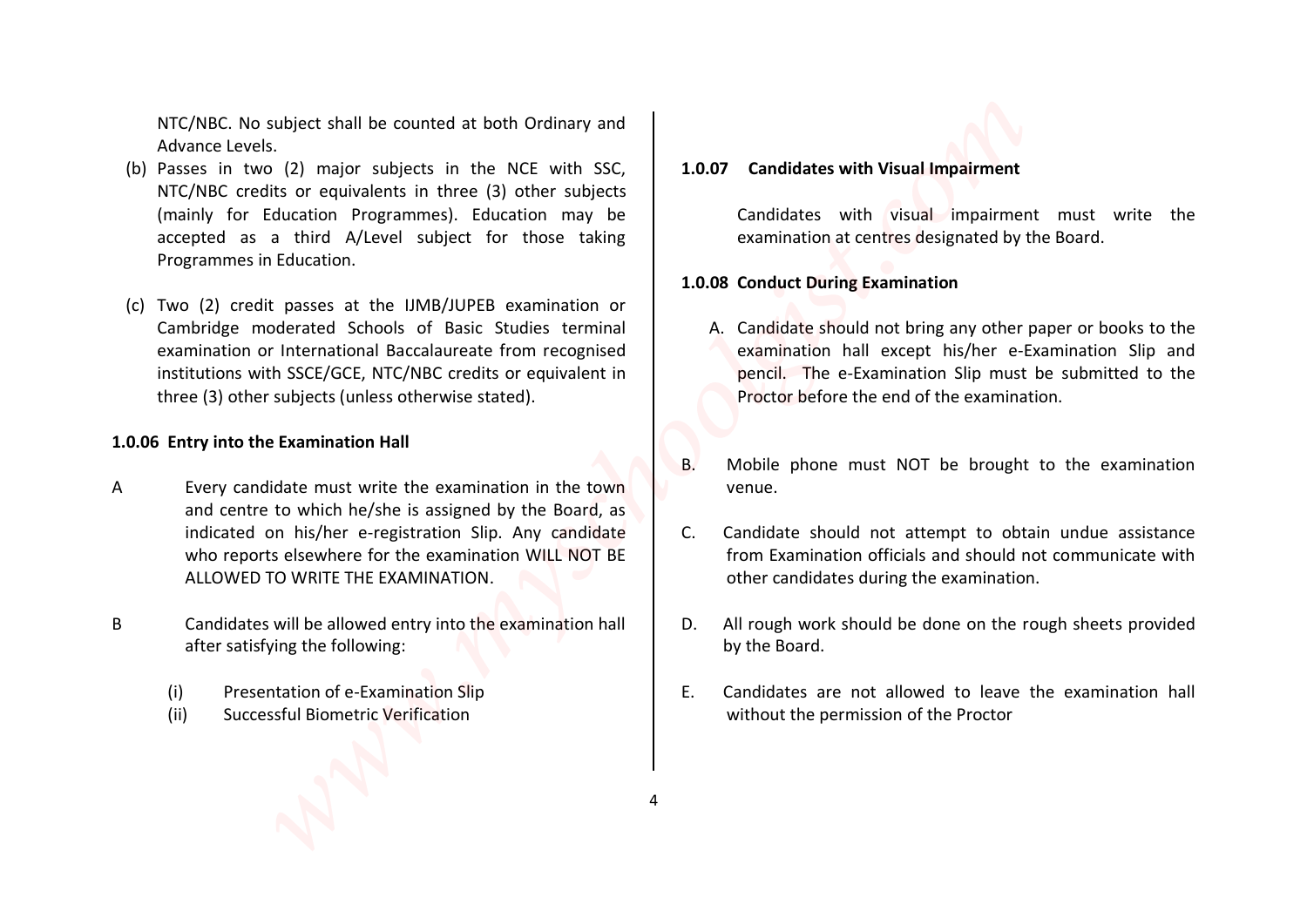- F. Candidates, while in the venue of the examination and particularly the halls/rooms must be orderly.
- **1.0.09 Rules and Regulations for Dealing with Cases of discussion and examination. Irregularities during the Board's Examination.** (iii) Bringing in flash drives or any electronic storage devices

The following decisions of the Board are reproduced for the benefit of candidates.

### **A. Bringing in Foreign Materials**

Where a candidate commits an offence such as bringing in textbooks, prepared materials or any other material such as mobile phones, Calculator, Wrist Watches, nonrecommended spectacle or plain sheets of paper, the candidate's results for the entire examination shall be cancelled. Cradidates, while in the wanne of the examination and<br>
particularly the half-froms must be codedy.<br>
particularly the band of commindion,<br> **The following decisions of the Board are reproduced for the same intervalse and Reg** 

**B. Irregular Activities Inside or Outside the Examination Hall Figure 1 Property released.** 

Where a candidate is involved in any of the offences listed below, either inside or outside the examination hall, the candidate's results for the entire examination shall be cancelled.

The offences are:

(i) Leaving the examination hall without the permission of the Proctor;

- (ii) collusion with others or other irregular activities pertaining to examination before, during and after the
- 
- **C. Impersonation**

Where a person is caught or found impersonating a candidate, the entire results of the candidate being impersonated and those of the impersonator if he/she is also a candidate for the examination, shall be cancelled.

**D. Leakage**

Where cases of leakage are established in a centre, the results of candidates proved to have benefitted from the leakage shall be cancelled while those of candidates not proven to have benefitted from the leakage shall be

### **E Widespread Cheating**

(i) Where there are established cases of widespread cheating/collusion in a centre/town, the results of all the candidates in the centre/town shall be cancelled.